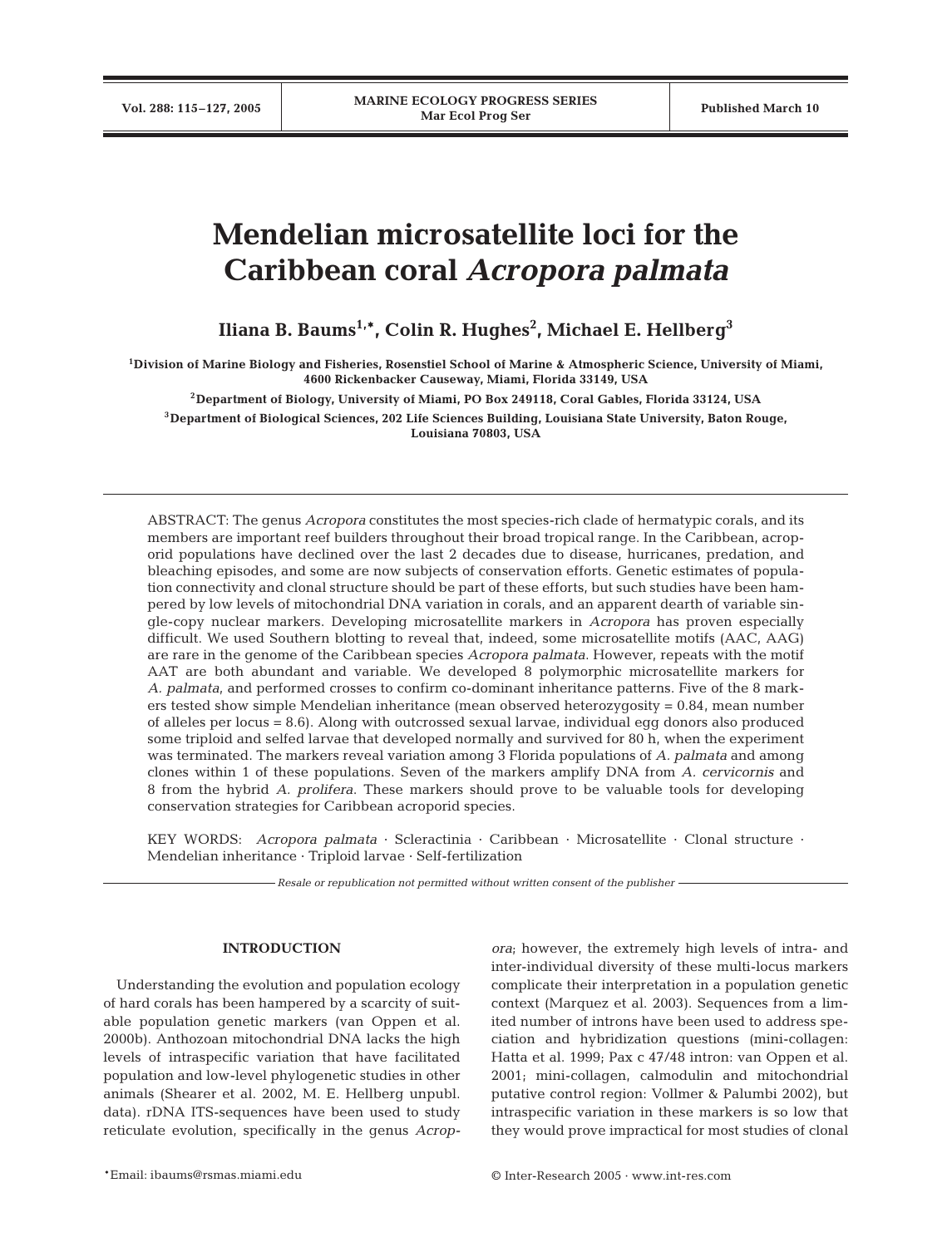structure and gene flow. Allozyme studies have provided data on population structure and the contribution of asexual reproduction in cnidarians (Jokiel et al. 1983, Stoddart 1984, Johnson & Threlfall 1987, Ayre & Willis 1988, Brazeau & Harvell 1994, Hellberg 1994, McFadden 1997, Ayre & Hughes 2000, Ridgway et al. 2001); however, the need for preserving fresh tissue in liquid nitrogen makes its use impractical, considering the often remote settings of coral reefs. Thus, there is a need for single copy, variable, DNA-based, nuclear markers.

Microsatellite markers have proven useful for population genetic questions in numerous organisms due to their high degree of polymorphism and the relatively low cost of genotyping many individuals (reviewed in Jarne & Lagoda 1996, Schlotterer 2000, Sunnucks 2000). Maier et al. (2001) reported the development of microsatellite markers for the coral *Seriatopora hystrix* (Pocilloporidae). Microsatellites have been subsequently developed in 2 Pacific faviids (Miller & Howard 2004) and in the Caribbean faviid *Montastraea annularis* (Severance et al. 2004). Shearer & Coffroth (2004) developed microsatellite markers for *M. cavernosa* and the poritid *Porites porites*. Chen et al. (2002) report the use of a multi-gene microsatellite repeat located in the ribosomal intergenic spacer region (IGS) to investigate clonal population structure in a gorgonian. Multiple attempts (3 different labs, 5 methodologies) to develop microsatellites in acroporids have, however, been unsuccessful (Marquez et al. 2000).

Beyond a lack of variability, population genetic analyses are hindered when multiple paralogous loci are present in the genome (Harris & Crandall 2000). This possibility is raised in *Acropora* because species vary in their ploidy levels (Kenyon 1997). Mendelian inheritance of microsatellites can be confirmed by performing crosses of known parental genotypes, as is routine in the plant and yeast literature (e.g. Jakse et al. 2001, Dobrowolski et al. 2002).

In addition to their application to questions of connectivity among coral populations, microsatellite loci can also be used to assess other aspects of coral reproductive biology. Although fragmentation is the most well-studied and obvious means of asexual reproduction in reef cnidarians (Highsmith 1982, Coffroth & Lasker 1998, Lirman 2000), genetic comparisons of parents and offspring have revealed several cases of selfed and/or parthenogenic larvae (Ayre & Resing 1986, Ayre et al. 1997, Brazeau et al. 1998). These have involved both brooded and broadcasted larvae, but just how common this phenomenon is remains unknown because few species have been analyzed in this manner.

Here, we use a DNA hybridization approach to assess the relative abundance of different microsatellite repeats in the *Acropora palmata* genome. Using this information, we then develop microsatellite markers from an enriched library and confirm their Mendelian inheritance by controlled crosses. The goal of this work is to produce a suite of loci suitable for assessing aspects of demography and population genetic structure in *A. palmata* across its Caribbean range.

# **MATERIALS AND METHODS**

**DNA extraction.** Because adult *Acropora palmata* Lamarck harbor zooxanthellae (*Symbiodinum* spp.), but their free-spawned gamete bundles do not, we extracted DNA from gametes to build a genomic library. *A. palmata* reproduces sexually once a year (Szmant 1986). Spawn was collected during the August 2001 spawning event at Horseshoe Reef, Key Largo, Florida (N 25° 08.392, W 80° 17.649) and Green Turtle Cay, Abacos, Bahamas (N 26° 42.448, W 77° 09.215). DNA from 3 to 5 gamete bundles was extracted using the Phytopure DNA extraction kit (Amersham Pharmacia), yielding high molecular weight DNA.

Adult DNA for assaying levels of variation in clonal and population structure was extracted from colonies with the QIAmp DNA Mini Kit (Qiagen). Between 3 and 10 polyps were scraped off with a sterile razor and ground with a plastic pestle in a 1.5 ml microcentrifuge tube. Extraction was performed overnight at 65°C following the manufacturer's instructions. DNA was quantified with a spectrophotometer (BioRad Smart Spec 3000).

Larval DNA was extracted by transferring each ethanol-preserved larva into a 0.2 ml strip tube and squashing it with a pipette tip. Any remaining ethanol was evaporated by heating the larvae for 2 min at 100°C. Twenty µl of 5% Chelex and 2 µl Proteinase K  $(20 \text{ mg ml}^{-1})$  were added to the dried larvae and incubated overnight at 56°C. Proteinase K was inactivated by heating for 15 min at 100°C. After spinning at  $3400 \times q$  for 2 min, the supernatant containing the DNA was transferred to a fresh tube. This DNA extract (2 µl) was added to the multiplex PCR reactions. Larval DNA concentrations were not quantified.

For a Southern blot to compare repeat abundances, DNA was isolated from additional species (roseate tern, *Sterna dougallii*; giant Asian turtle, *Orlitia borneensis*; bicolor damselfish, *Stegastes partitus*) using a standard proteinase K/SDS digestion (Mullenbach et al. 1989) followed by phenol/chloroform extraction. *Acropora palmata* DNA was extracted using the Phytopure DNA extraction kit (see above).

**Southern blotting.** DNA (4 µg) was digested with 15 U of *Dpn*II (New England Biolabs). Digests were divided among 4 lanes on a 1.2% agarose gel, which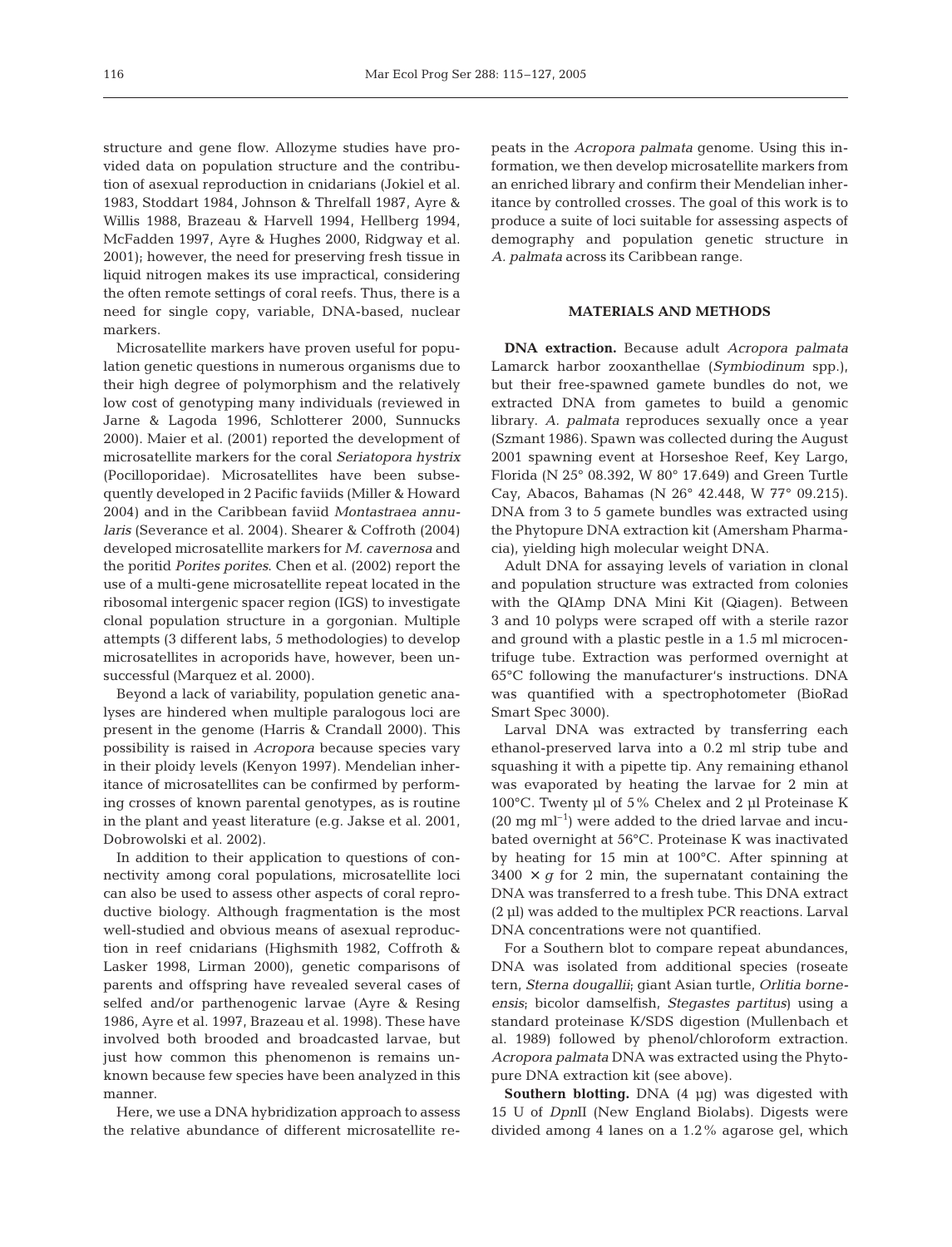was then run at 60 V for 16 h; the 500 bp band in the size marker had run 16.2 cm. The gel was stained with ethidium bromide, photographed (Fig. 1, left panel, size standard from New England Biolabs), and subjected to a standard Southern blot. The nylon membranes (Nytran N, Schleicher and Schuell Keene N.H.) were probed with the  $5'$   $32P$ -labeled oligonucleotides  $(AAT)_{10}$ ,  $(AAC)_{10}$  and  $(AAG)_{10}$ , and then exposed to Xray film. Relative signal intensity was compared among species and among probes to determine whether particular repeat types were more frequent than others.

**Microsatellite-enriched genomic library development.** A genomic library was developed using a repeatenrichment protocol by Hamilton et al. (1999), following the modifications given for blunt-end cutters. Genomic DNA was cut with a set of restriction enzymes (*Rsa*I, *Snab*, *Hae*III; New England Biolabs) that yielded fragments between 200 bp and 1 kb. These restriction fragments were ligated to an SNX linker (see Hamilton



Fig. 1. Abundance of microsatellite motifs in *Acropora palmata* and 3 other species. The left panel shows the gel stained with ethidium bromide and UVilluminated. It shows the relative amounts of DNA in each lane. This gel was Southern blotted; the membrane was probed and exposed to x-ray film (middle and right panels). The middle panel shows the autoradiograph produced by the  $(AAC)_{10}$  probe. The arrow indicates a repetitive element in the coral genome. The right panel shows the autoradiograph produced by the  $(AAT)_{10}$  probe. A: roseate tern, *Sterna dougallii*; B: giant asian turtle, *Orlitia borneensis*; C: elkhorn coral, *A. palmata*; D: bicolor damselfish *Stegastes partitus*; L: ladder (kb)

et al. 1999 for sequence). The cut genomic DNA with attached SNX linkers was heat denatured and then hybridized to biotinylated nucleotides ( $[AAT]_{10}$  and  $[AC]_{10}$ in 2 separate trials) at 45°C overnight. Streptavidincoated magnetic beads (Dynabeads, Dynal) were added to this mixture, and incubated at 43°C overnight. Fragments that did not bind to the beads were eliminated during a set of 3 washes, each lasting 5 min, with increasing stringency (first wash: 2× at RT with 2× SSC, 0.1% SDS wash buffer; second wash: 2× at 33°C with  $1 \times$  SSC, 0.1% SDS; third wash:  $2 \times$  at 43°C with  $1\times$  SSC, 0.1% SDS). Fragments bound to the magnetic beads (i.e. those which had hybridized to biotinylated oligos) were retained using a magnet that pulled the beads to the side of the tube during the washes. The AAT- and AC-repeat enriched DNA was made doublestranded using a primer that annealed to the SNX linker, then digested with *Stu*I to produce cloning ends. The repeat-enriched DNA was ligated into *Eco*RV-digested pBluescript SK (Stratagene) vector. Supercom-

> petent cells (Epicurian Coli® XL1-Blue MRF', Stratagene) were transformed following the manufacturer's instructions and plated on Ampicillin/X-gal/ IPTG-containing plates. Colonies were picked, and DNA was prepared (Promega Wizard Plus SV Miniprep Kit, Promega) and sequenced using BigDye 3 chemistry (Applied Biosystems) on an ABI 377 automated sequencer in both directions. Sequences were aligned with the program Sequencher (Gene Codes Corporation).

> **Primer design and testing.** Primers were designed for sequences that contained 8 or more AC or AAT repeats with the program Primer3 (http://wwwgenome.wi.mit.edu/cgi-bin/primer/ primer3\_www.cgi, Table 1). Some sequences were similar to others in the library; these were excluded from marker development because they are likely to represent multi-copy loci. The non-labeled (reverse) primer of marker 201 has an addition (GTTTCTT) to the 5' end to ensure a high percentage of adenylation (Brownstein et al. 1996). Three populations of *A. palmata* from the Key Largo area of Florida were screened for polymorphism. Eight primers were polymorphic (most common allele frequency <90%) and amplified consistently in the adults (Table 1). Two sets of multiplex PCRs were developed for the 8 primers so that they could be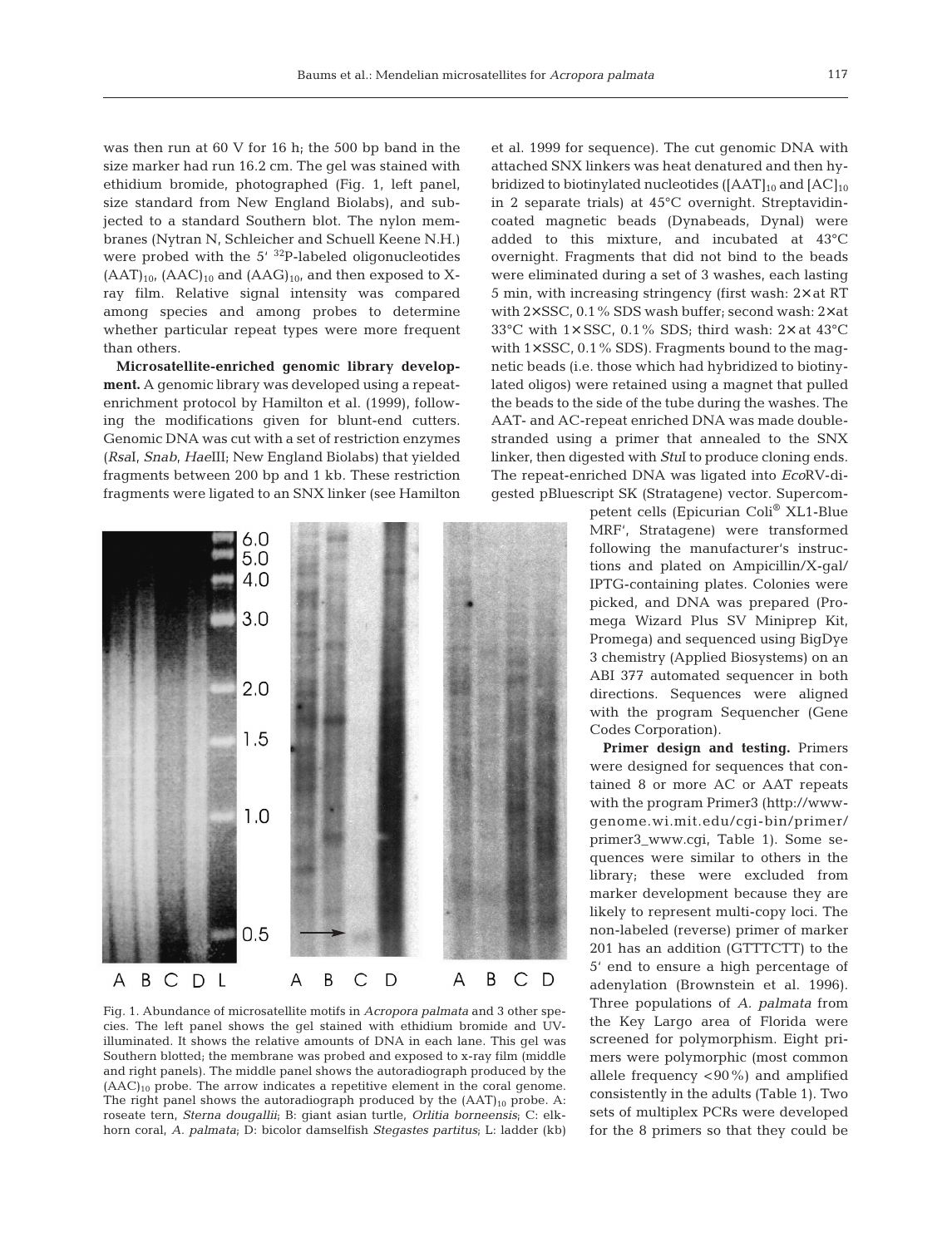| Primer | Primer sequence                                           | Multiplex   | Product<br>length (bp) | No. of AAT<br>repeats | Mendelian |
|--------|-----------------------------------------------------------|-------------|------------------------|-----------------------|-----------|
| 166    | <b>TCTACCCGCAATTTTCATCA</b><br>PET-CGCTCTCCTATGTTCGATTG   |             | 168                    | 28                    | Yes       |
| 180    | VIC-TTTCTCAGTGGGTTCCATCA<br><b>CCTTTCGTTGCTGCAATTTT</b>   | H           | 134                    | 19                    | No        |
| 181    | NED-TTCTCCACATGCAAACAAACA<br>GCCAGGATAGCGGATAATGA         |             | 152                    | 10                    | Yes       |
| 182    | 6FAM-TCCCACAACTCACACTCTGC<br>ACGCGGAAATAGTGATGCTC         | $_{\rm II}$ | 165                    | 18                    | Yes       |
| 187    | NED-CGGATCTCACACTGATGCAA<br>CATATAGATATCTGCGCGAATAAG      | T           | 112                    | 11                    | No        |
| 192    | 6FAM-TTTGAGCATTTAAGGAGCAACA<br>CAGCAGACTCAACAGCAGGA       |             | 180                    | 28                    | Yes       |
| 201    | VIC-CCAAAACTCAGAAACCCCATT<br>GTTTCTTCGCAGAATCCATGTTGATAGC |             | 134                    | 12                    | No.       |
| 207    | <b>ATCCACGCCCAAACAATGTA</b><br>PET-CTATTCGCTACCCACGCTTC   | Н           | 183                    | 20                    | Yes       |

Table 1. *Acropora palmata*. Microsatellite primers for the coral. All primers amplify regions with AAT repeats. The size of the amplicon (bp) and the number of AAT repeats in the bacterial clones to which the primers were first designed are given. PET, VIC, NED and 6FAM are fluorescent dye labels (Applied Biosystems)

efficiently scored on an automated sequencer (ABI 3730). The total product length obtained via genotyping may differ by 1 bp relative to those obtained by direct sequencing (Table 1) due to the reaction conditions and the adenylation of PCR products.

**Microsatellite scoring.** Two 10 µl multiplex PCR reactions (M-I and M-II, Table 1) were performed per sample. M-I consisted of 0.2 µl each of primer pairs 166-PET (5 µM), 201-VIC (3 µM), 192-6FAM (5 µM) and 181-NED (3  $\mu$ M), 1  $\mu$ l 10× PCR Reaction Buffer (Promega), 0.8 µl of MgCl2 (25 mM), 0.2 µl of dNTPs (10 mM), 0.2 µl of *Taq*-Polymerase (5 U  $\mu$ l<sup>-1</sup>, Storage Buffer B, Promega) and 6  $\mu$ l H<sub>2</sub>O. M-II consisted of 0.2 µl each of primer pairs  $207$ -PET (5 µM), 180-VIC (5 µM), 182-6FAM (5 µM) and 187-NED (4 µM), 1 µl Promega  $10\times$  PCR Reaction Buffer, 1.2 µl of MgCl<sub>2</sub> (25 mM), 0.2 µl of dNTPs (10 mM), 0.2 µl of *Taq*-Polymerase (5 U  $\mu$ l<sup>-1</sup>) and 5.6  $\mu$ l H<sub>2</sub>O. Adult DNA (100 to 200 ng, 1 µl) was added to each reaction. Adults and larvae were amplified using the same recipes except that twice the amount of *Taq* was used per reaction for the larvae. In addition, because 2 µl of larval DNA were added to the reactions, the amount of  $H_2O$  was adjusted to achieve a 10 µl final volume. Thermal cycling was carried out with MJ Research PT200 or PT100 cyclers with an initial denaturation step at 95°C for 5 min followed by 35 cycles of 95°C for 20 s, 50°C for 20 s, 72°C for 30 s. A final extension of 30 min at 72°C ensured that the majority of amplicons were +A (Brownstein et al. 1996). PCR products were visualized using an ABI 3730. An internal size standard (Gene Scan 500-Liz, Applied Biosystems) was used for accurate sizing. Electropherograms were analyzed with GeneMapper Software 3.0 (Applied Biosystems).

**Sampling of** *Acropora palmata***.** We sampled *A. palmata* stands at Horseshoe Reef (see DNA section above), Little Grecian Reef (N 25° 07.106, W 80° 19.029), and Sand Island (N 25° 01.074, W 80° 22.117), located off of Key Largo, Florida. These sites are separated by distances ranging from 3.3 (Horseshoe–Little Grecian) to 15.4 km (Sand Island–Horseshoe). As no information was available on the clonal structure of *A. palmata* in these populations, we sampled at 3 spatial scales within the Little Grecian and Horseshoe populations to detect both common and rare genets. Random numbers were generated for each of 3 nested circles with radii of 15, 10 and 5 m. The random numbers generated were precise to 5° of arc and 50 cm along strike. At each reef, a stake was placed in the center of the patch. Using a measuring tape attached to the center stake and a compass, the coordinates were located (e.g. 15° and 150 cm). The colony underneath each of the coordinates was sampled; this was repeated 8 times per circle (= 24 samples per set of circles of 15, 10 and 5 m radius). If there was no colony at a particular random coordinate, that coordinate was crossed out and the next random number was sampled. No colony (defined here as a continuous, upright entity of skeleton with a stalk that attaches it to the bottom) was sampled twice. At Sand Island reef, >90% of the colonies were sampled, making a random sampling approach unnecessary. A single 1 cm long tip per identified colony was snipped off using a bolt cutter and placed in a labeled zip lock bag. Coral samples were transferred to 70% ethanol upon returning to shore and stored at –80°C until genotyping. Only samples where amplicons could be scored at all 8 loci were included in the analyses (13 of 107 were excluded).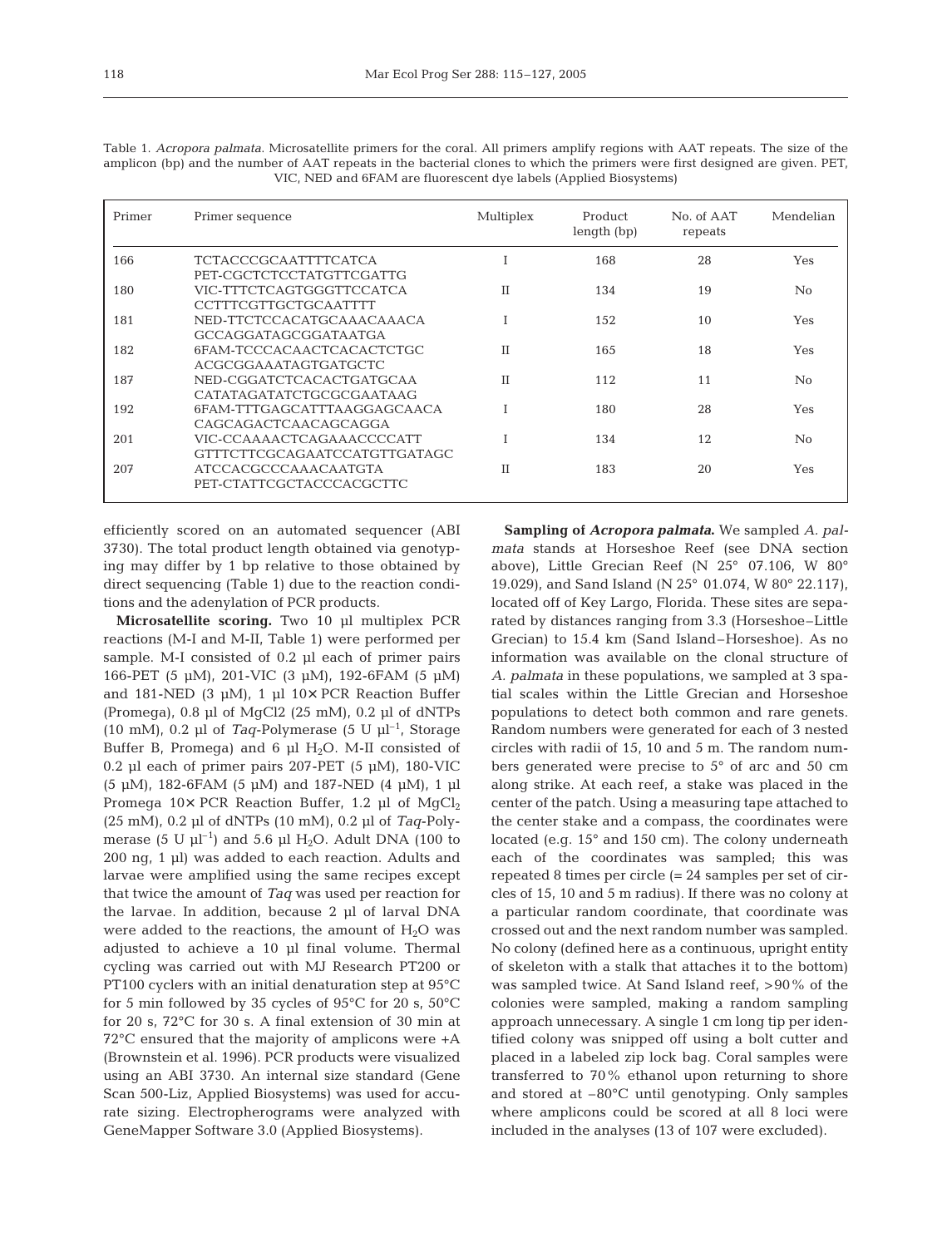**Crossing experiments.** Gametes were collected from 5 colonies (representing 4 genets) at Sand Island Reef (Fig. 2) on 17 August 2003 using nets (ca. 80 µm mesh size). Egg/sperm bundles were transferred into 15 ml centrifuge tubes, where they remained until the bundles broke apart (60 to 90 min). Eggs were carefully siphoned off the surface and washed at least 3 times in filtered sea water until no sperm remained. Crosses were set up by adding eggs and sperm to a culture dish and left to fertilize for 1 h (Table 2). Sperm concentrations ( $10^6$  to  $10^8$  sperm ml<sup>-1</sup>, Table 2B) used here are within in the range reported to give good fertilization success in Pacific acroporids (Willis et al. 1997). The fertilized eggs were then transferred to Petri dishes and reared at 25°C until they were 80 h old. Larvae were pipetted to dishes with fresh filtered sea water whenever unfertilized eggs and sperm began to foul the dish. Larvae were observed under a dissecting microscope to check for normal development. Larvae (80 h old) were preserved in 95% ethanol and stored at  $-80^{\circ}$ C until analysis. In some cases (mean = 3 per cross, Table 3), fewer than 4 loci could be scored for a larva, resulting in the exclusion of that sample.

The fertilization solution containing the sperm was preserved with Lugol's solution (10 parts potassium iodide, 5 parts iodine, 85 parts deionized  $H_2O$ ). Sperm concentration was determined by counting sperm in a hemocytometer in duplicate.



Fig. 2. *Acropora palmata*. Polar plot of population at Sand Island Reef. Each mark represents a colony. Ramets of the same genet are indicated by common shape and shading. Arrows indicate colonies that served as gamete donors during the August 2003 spawning event. Letters correspond to parental designation in Table 2. Radial axis: distance in (m); angular axis: angle in degrees. Number of colonies = 53

Table 2. *Acropora palmata*. Crosses between colonies. Letters identify colonies  $(n = 6)$  from which gametes were collected  $(n = 6)$ . As the supply of gametes was limited, not all crosses were attempted (empty cells). (A) Number of larvae that survived until Day 4. (B) Sperm concentration (no. of sperm  $\times$  $10^6$  ml<sup>-1</sup>). Bold numbers indicate self-crosses. Some samples were lost (dashes). All parental colonies were located at Sand Island Reef (see Fig. 2) except for colony H which was from Horseshoe Reef. Colonies D and G are clonemates (i.e. share the same alleles at all 8 loci). na = not applicable

| (A)<br>Sperm |                  |          |      | Egg donor      |      |      | Total        |
|--------------|------------------|----------|------|----------------|------|------|--------------|
| donor        | R                | $\Omega$ | G    | D              | Y    | H    |              |
| R            | $\boldsymbol{2}$ | 259      |      | 224            | 868  | 19   | 1372         |
| $\circ$      | 6                |          | 3    | 4              | 30   |      | 43           |
| G            | 386              | 54       |      | 1              | 119  |      | 560          |
| D            | 94               |          |      | $\overline{2}$ | 175  |      | 271          |
| Y            | 96               | 210      |      | 265            | 9    |      | 580          |
| Н            | $\mathbf{0}$     |          |      |                |      |      | $\mathbf{0}$ |
| Total        | 584              | 523      | 3    | 496            | 1201 | 19   | 2826         |
| (B)          |                  |          |      |                |      |      |              |
| Sperm        |                  |          |      | Egg donor -    |      |      |              |
| donor        | R                | $\Omega$ | G    | D              | Y    | H    |              |
| R            | 177              | 182      | na   | 248            | 129  | 30.5 |              |
| $\circ$      | 10.3             | na       | 87.8 |                | 23.7 | na   |              |
| G            | 11.6             | 13.6     | na   | 5.27           | 1.35 | na   |              |
| D            | 23.2             | na       | na   |                |      | na   |              |
| Y            | 162              | 241      | na   |                |      | na   |              |
| Н            | 400              | na       | na   | na             | na   | na   |              |
|              |                  |          |      |                |      |      |              |

Larval genotypes were classified as being outcrossed sexual, triploid, or maternal. Outcrossed sexual larvae had 1 maternal and 1 paternal allele at all loci, and were used for tests of co-dominant inheritance of the 8 microsatellite loci. We compared expected and observed ratios of offspring classes using chi-square tests. Chi-square tests are sensitive to small sample sizes; the expected number of observations should not be <5 per class. For a cross between 2 heterozygous individuals, 4 classes of gametes are possible and the expected Mendelian ratio is 1:1:1:1. Hence, we only analyzed crosses for which >25 larvae were scored.

Larvae were scored as triploid (for reasons discussed below) if 3 alleles were found at least at 1 locus and the alleles scored at the other loci did not exclude the possibility that the larva could be triploid (i.e. 1 of the parents was homozygous at that locus). The third peak at a locus in a triploid larva was clearly distinguishable from stutter peaks because its height and morphology were comparable to the other 2 peaks. The majority (>96%) of larvae scored as triploid showed 3 peaks at 2 or more of the 5 Mendelian loci (see below). All 3 larval peaks were also present in the parental genotypes. As triploid larvae showed 3 peaks at more than 1 locus and showed only alleles that were also present in parental genotypes, it is improbable that these triploid patterns were the result of PCR error.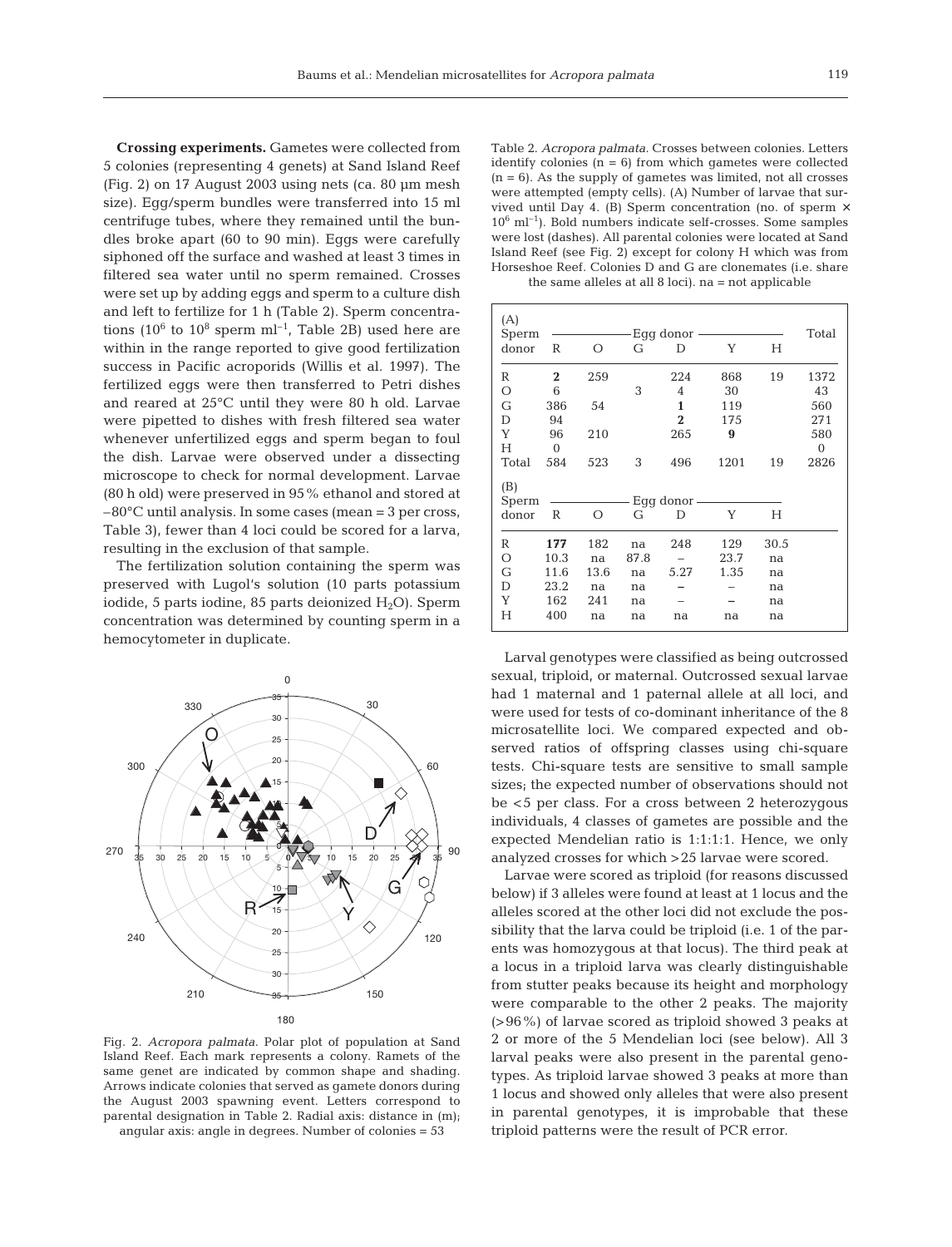| Cross                          | Total                   | $<$ 4 Loci     |                  | $\geq$ 4 Loci               |                         | Outcrossed                  |              | Maternal        |             | Triploid        |
|--------------------------------|-------------------------|----------------|------------------|-----------------------------|-------------------------|-----------------------------|--------------|-----------------|-------------|-----------------|
| (sperm $\times$                | larvae                  | genotyped      |                  | genotyped                   |                         | sexual                      |              | genotypes only  |             | pattern         |
| egg)                           |                         | n              | $\mathbf n$      | Prop                        | $\mathbf n$             | Prop                        | $\mathbf n$  | Prop            | $\mathbf n$ | Prop            |
| $R \times D$                   | 31                      | 5              | 26               | 0.84                        | 23                      | 0.88                        |              |                 | 3           | 0.12            |
| $G \times R$                   | 31                      | 11             | 20               | 0.65                        | 16                      | 0.80                        |              |                 | 4           | 0.20            |
| $D \times R$                   | 31                      | 4              | 27               | 0.87                        | 17                      | 0.63                        |              |                 | 10          | 0.36            |
| $Y \times R$                   | 31                      | 0              | 31               | 1.00                        | 18                      | 0.58                        |              |                 | 13          | 0.42            |
| $\mathbf{D} \times \mathbf{D}$ | $\overline{\mathbf{2}}$ | $\mathbf{1}$   | $\mathbf{1}$     | 0.50                        | $\bf{0}$                | 0.00                        |              |                 |             |                 |
| $D \times Y$                   | 31                      | 4              | 27               | 0.87                        | 26                      | 0.96                        | $\mathbf{1}$ | 0.04            |             |                 |
| $G \times O$                   | 31                      | 4              | 27               | 0.87                        | 10                      | 0.37                        | 17           | 0.63            |             |                 |
| $G \times Y$                   | 30                      | $\mathbf{1}$   | 29               | 0.97                        | 29                      | 1.00                        |              |                 |             |                 |
| $O \times D$                   | 4                       | 3              | $\mathbf{1}$     | 0.25                        | $\mathbf{1}$            | 1.00                        |              |                 |             |                 |
| $O \times G$                   | 3                       | $\overline{0}$ | 3                | 1.00                        | $\overline{\mathbf{c}}$ | 0.67                        | $\mathbf{1}$ | 0.33            |             |                 |
| $O \times R$                   | 6                       | $\mathbf{1}$   | 5                | 0.83                        | 5                       | 1.00                        |              |                 |             |                 |
| $O \times Y$                   | 8                       | 3              | 5                | 0.63                        | $\overline{2}$          | 0.40                        | 3            | 0.60            |             |                 |
| $R \times H$                   | $\mathbf{1}$            | $\mathbf{1}$   | $\boldsymbol{0}$ | 0.00                        | $\boldsymbol{0}$        | 0.00                        |              |                 |             |                 |
| $R \times O$                   | 31                      | 12             | 19               | 0.61                        | 6                       | 0.32                        | 13           | 0.68            |             |                 |
| $\mathbf{R} \times \mathbf{R}$ | $\bf{2}$                | $\bf{0}$       | $\boldsymbol{2}$ | 1.00                        | $\bf{0}$                | 0.00                        | $\bf{2}$     | 1.00            |             |                 |
| $R \times Y$                   | 31                      | $\overline{2}$ | 29               | 0.94                        | 29                      | 1.00                        |              |                 |             |                 |
| $Y \times D$                   | 31                      | 3              | 28               | 0.90                        | 28                      | 1.00                        |              |                 |             |                 |
| $Y \times O$                   | 31                      | 4              | 27               | 0.87                        | 11                      | 0.41                        | 16           | 0.59            |             |                 |
| ${\bf Y} \times {\bf Y}$       | 9                       | $\mathbf{1}$   | 8                | 0.89                        | $\bf{0}$                | 0.00                        | 8            | 1.00            |             |                 |
| $\mathbf{D} \times \mathbf{G}$ | $\mathbf{1}$            | $\bf{0}$       | $\mathbf{1}$     | 1.00                        | $\bf{0}$                | 0.00                        | $\mathbf{1}$ | 1.00            |             |                 |
| $H \times R$                   | $\mathbf{0}$            | $\mathbf{0}$   | $\mathbf{0}$     | 0.00                        |                         |                             |              |                 |             |                 |
| <b>Total</b>                   | 376                     | 60             | 316              | 0.84                        | 223                     | 0.71                        | 62           | 0.20            | 30          | 0.09            |
| $Mean \pm SD$                  | $19 \pm 14$             | $3 \pm 3$      |                  | $16 \pm 12$ $0.74 \pm 0.31$ |                         | $12 \pm 11$ $0.73 \pm 0.27$ | $7 + 7$      | $0.65 \pm 0.33$ | $8 \pm 5$   | $0.28 \pm 0.14$ |

Table 3. *Acropora palmata*. Larval genotypes. See 'Materials and methods' for explanation of larval classes. Prop: proportion; n: sample size; SD: standard deviation. Self-crosses are indicated in bold. Note that colonies D and G are clonemates. Means are calculated excluding empty cells

Some larvae only had maternal alleles at all loci. As these larval genotypes were not always identical to the maternal genotype at all heterozygous loci, they were considered to be the products of self-fertilization.

### **RESULTS**

# **Southern blot**

Fig. 1 shows that the sequence motif AAC is nearly absent from the *Acropora palmata* genome, while the sequence AAT is comparatively abundant. Indeed, despite the underloading of *A. palmata* DNA (see left panel), the coral lane is as dark or darker than all the other species when probed with AAT. Note also the appearance of dark bands in the AAC lanes, indicative of some repetitive element that contains an AAC microsatellite. No species showed an abundance of AAG repeats (data not shown).

# **Microsatellite marker development**

Of 40 bacterial clones sequenced from the AAT-enriched library, 15 (38%) contained AAT-repeats. The number of repeat units in these positive clones ranged from 4 to 28 (mean  $\pm$  SD = 13  $\pm$  7.9). Primers were designed and tested for the 10 sequences that contained AAT repeats with more then 8 repeat units. Of these 10 primer pairs, 8 amplified and were polymorphic in the Florida populations (Table 1, see next section). All 8 loci had perfect AAT repeats. The 20 perfect AAT repeats were followed by ATA, 3 AAT, A, 3 AAT, A, 1 AAT at locus 166. The motif at locus 192 switched to ATT (repeated 21 times) after 6 iterations of TAA. The AAT repeat of locus 181 was preceded by 4 repeats of TCA.

Screening 144 bacterial clones of an earlier library constructed using AC as the enrichment motif produced 25 repeat-containing clones. Of these 25, 9 *Acropora palmata* repeats aligned with a sequence from the histone gene cluster of *A. formosa* (Miller et al. 1990); specifically, the *A. palmata* repeat  $([GT]_3TT$   $[GT]_2GA[GT]_4)$ aligned with the non-coding region between the H2A and H4 coding regions of the histone box (alignment available from I.B. upon request) of *A. formosa*. The prevalence of the multi-copy histone-box repeat limited the usefulness of the AC-library for Mendelian marker development. Primers were designed for 12 non-histone AC-loci; however, none of these were polymorphic.

### **Spawning and crosses**

*Acropora palmata* was observed spawning during August 2003 at Sand Island Reef, Key Largo, Florida.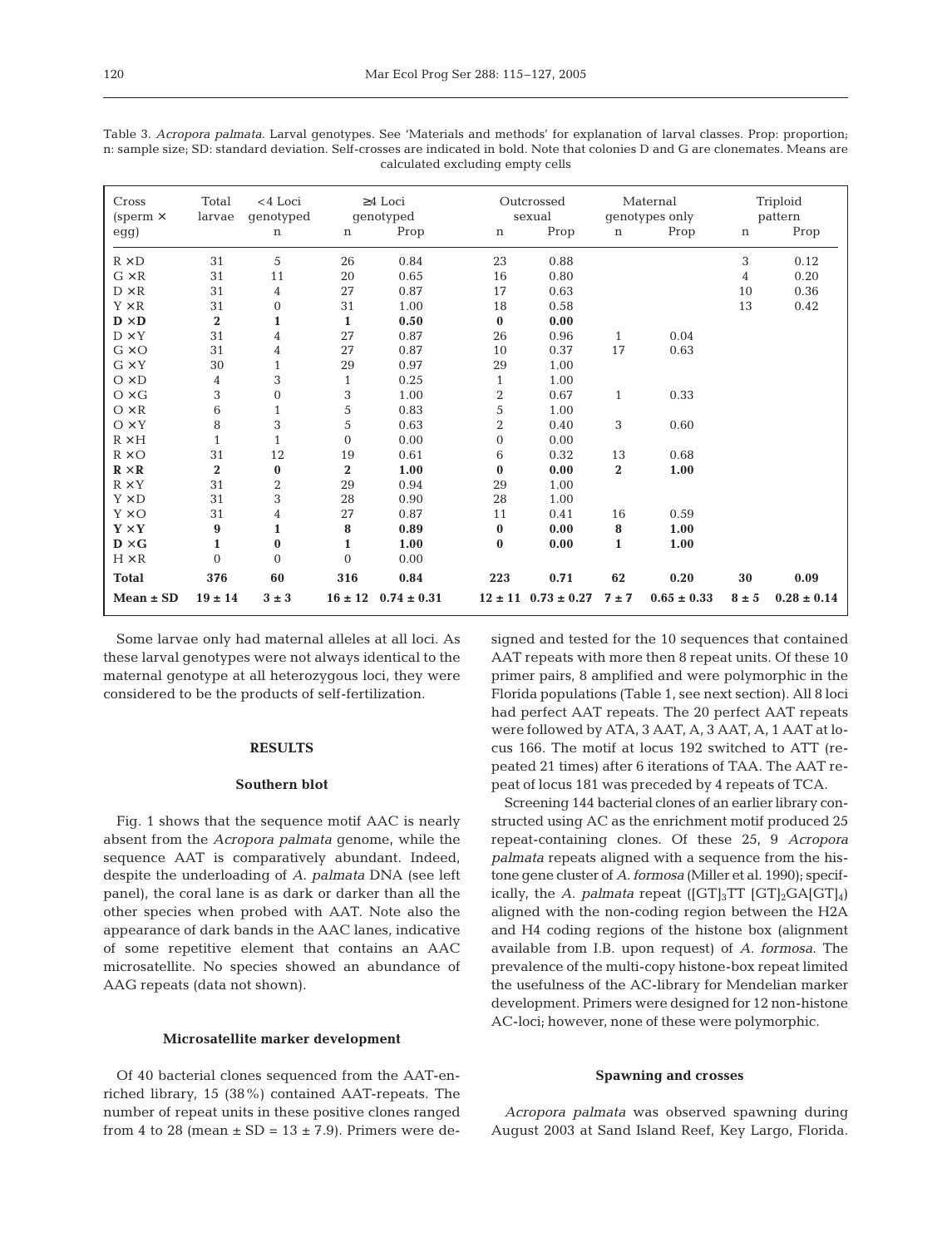On 17 August 2003, the 6th night after the August full moon, bundles formed between 21:37 and 21:55 Eastern daylight time. Egg/sperm bundles were released from 22:00 until 22:25 h. Of the 60 colonies present at Sand Island reef, 8 colonies spawned. These 8 colonies represent 4 different genets.

A total of 21 crosses were attempted (Table 2A), resulting in 2826 larvae. Some crosses could not be performed due to limited amounts of sperm or eggs (empty cells in Table 2A). Sperm concentration ranged from  $10^6$  to  $10^8$  ml sperm  $ml^{-1}$  (Table 2B). *Acropora palmata* larvae followed the development pattern described by Hayashibara et al. (1997) and Ball et al. (2002). Larvae had obtained an elongated shape with an indentation around the center indicating gastrulation at ca. 14 h after fertilization. By 31 h, larvae were round again. The first signs of cilia were observed after 41 h, along with a change in shape from round to pearlike. Larvae began swimming at 78 h.

The number of larvae remaining after 80 h varied widely among crosses (Table 2A). In self-fertilization trials, fewer than 10 larvae survived for 80 h (Table 2A). This also holds true for the cross between clonemates G and D (Table 2A). Most eggs in the self-fertilization trials had broken apart 14 h after the fertilization attempt was made.

#### **Inheritance patterns**

Larval genotypes were compared to known parental genotypes (Appendix 1). Primers for presumptive loci 187 and 201 commonly exhibited more than 2 peaks per larva; 187 amplified between 2 and 5 peaks per individual, while 201 amplified up to 8 peaks per individual. Thus, these 2 primer pairs likely amplify multiple loci.

In addition, primers for presumptive locus 180 commonly failed to amplify one of the parental alleles in larvae, creating apparent homozygote excess; this probably indicates the presence of null alleles. Thus, expectations for offspring classes were impossible to formulate for these 3 primer sets and chisquare tests were not performed.

Tests of co-dominant inheritance were conducted for the 5 remaining presumptive loci (166, 181, 182, 192, 207). In each of the 4 reciprocal crosses that produced over 25 scorable larvae, chisquare tests for departure from expected Mendelian ratios were non-significant for these 5 markers (Appendix 1).

In 4 (19%) of the 21 attempted crosses, at least some larvae were scored as triploids (Table 3). The proportion of triploid larvae ranged from 0.12 to 0.42 in those crosses that showed triploids (Table 3). Selfed larvae occurred in 6 of the 17 (35%) outcrosses (Table 3). In outcrosses that produced selfed larvae, the proportion ranged from 0.04 to 0.68 (Table 3). The proportion of both triploid and selfed larvae varied among egg donors. At least some triploid larvae developed from eggs in 3 out of 4 outcrosses in which colony R was the egg-donor (Table 3). Additionally, triploid larvae were observed in cross  $D \times R$  (36%) and cross  $G \times Y$  (7%).

Selfed larvae were found mainly in crosses where colony O was the egg donor. Also noteworthy is the low number of larvae surviving when colony O was the sperm donor (Table 2A), even though sperm concentrations were similar between crosses with O as a sperm donor and other sperm donors fertilizing eggs from the same colony (compare cross  $O \times G$  and  $O \times Y$ , Table 2B). Note that colonies G and D are clonemates as previously identified through genotyping. Both G and D were crossed with Y, producing the same classes of larval genotypes (Appendix 1).

## **Marker testing in adult populations**

Samples from 3 *Acropora palmata* populations from Key Largo were genotyped using the 5 scoreable loci. The number of alleles sampled per locus ranged from 5 to 11 (Table 4) in a sample of 93. These 93 colonies represented 14 unique genotypes. Observed heterozygosity per locus was high, ranging from 0.58 to 0.85 (Table 4). All loci showed mild heterozygote excess (mean Het<sub>obs</sub> = 0.84, mean Het<sub>exp</sub> = 0.79, Table 4). When assessing all 5 markers, the probability of iden-

Table 4. *Acropora palmata*. Genetic variation of microsatellite markers. Data based on 14 genets pooled from Horseshoe, Little Grecian and Sand Island Reefs, Florida. The probability of identity (PI) gives a conservative estimate of the probability that 2 individuals sampled in the same population share a multilocus genotype by chance, not by descent (i.e. are clonemates, Waits et al. 2001). Combined PI after sequentially multiplying PI values over all loci. Biased: based on Paetkau & Strobeck (1994); unbiased: based on Kendall & Stewart (1977). Number of alleles sampled and gene diversities were calculated by FSTAT (Goudet 1995); observed (Het<sub>obs</sub>) and expected (Het<sub>exp</sub>) heterozygosities and PI calculated by Gimlet (Valiere 2002). Pop.: population; prob.: probability

|  | calculated by Cliffet (valiere 2002). Top population, prob probability |  |
|--|------------------------------------------------------------------------|--|
|  |                                                                        |  |
|  |                                                                        |  |

| Locus    | N <sub>0</sub><br>alleles<br>sampled | Gene<br>diversity/<br>$locus + pop.$ | $Het_{\mathrm{obs}}$ | $Het_{\text{exp}}$ | Prob. of<br>identity-<br>biased | Prob. of<br>identity-<br>unbiased |
|----------|--------------------------------------|--------------------------------------|----------------------|--------------------|---------------------------------|-----------------------------------|
| 166      | 10                                   | 0.876                                | 0.93                 | 0.85               | 0.039                           | 0.010                             |
| 181      | 5                                    | 0.604                                | 0.64                 | 0.58               | 0.233                           | 0.177                             |
| 182      | 9                                    | 0.852                                | 0.93                 | 0.82               | 0.050                           | 0.016                             |
| 192      | 8                                    | 0.879                                | 0.79                 | 0.84               | 0.043                           | 0.015                             |
| 207      | 11                                   | 0.882                                | 0.93                 | 0.85               | 0.036                           | 0.007                             |
| Mean     | 8.6                                  | 0.819                                | 0.84                 | 0.79               |                                 |                                   |
| Combined |                                      |                                      |                      |                    | $7.07 \times 10^{-7}$           | $2.85 \times 10^{-9}$             |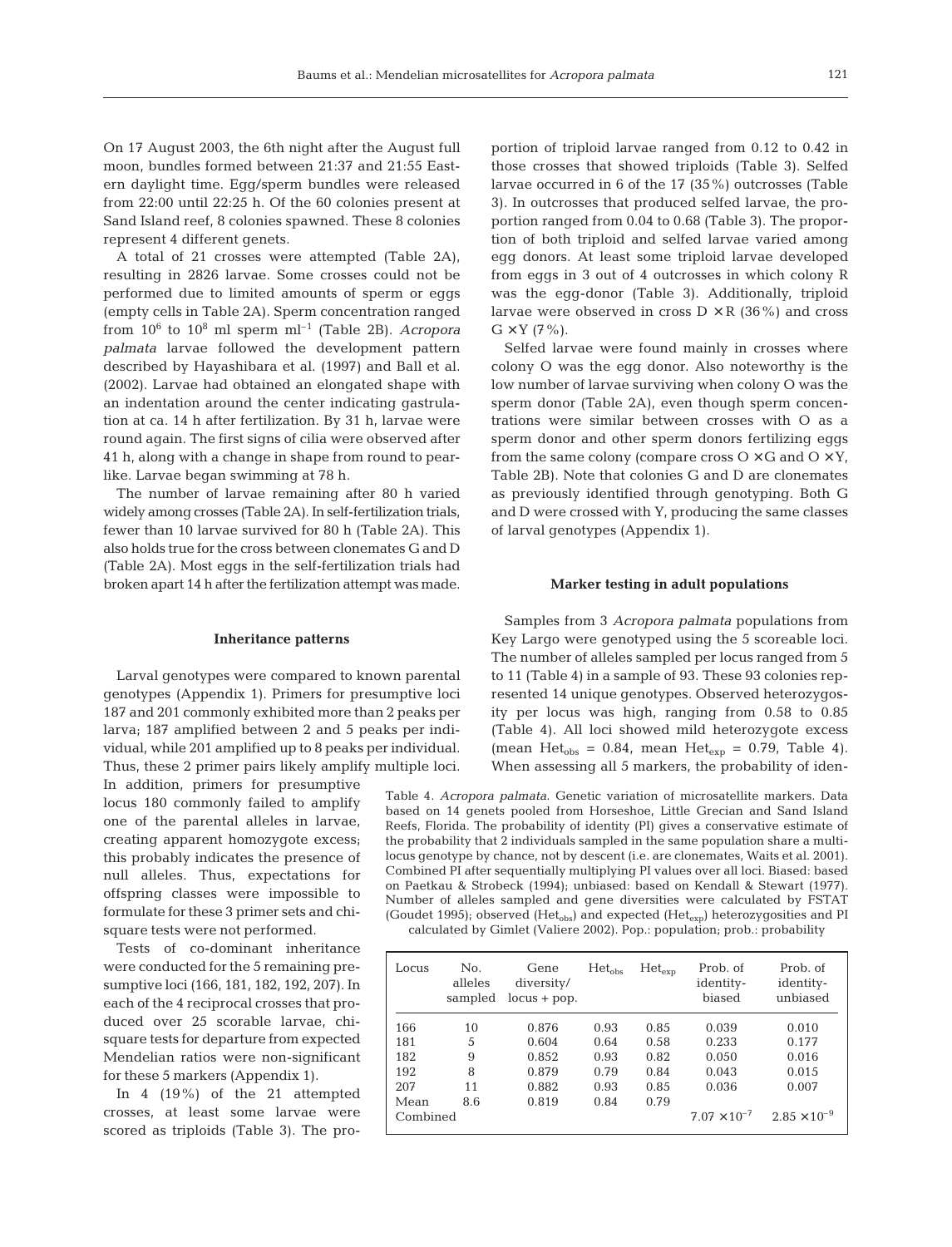tity (PI) by chance was low (combined value of PI, Table 4). The 3 reefs differed markedly in genotypic diversity. At the 15 m scale, only 1 genet each was found at Horseshoe Reef (n = 20, Fig. 3A) and at Little Grecian Reef (n = 20, Fig. 2B), whereas Sand Island Reef  $(n = 31)$  had 8 genets (Fig. 3). An additional 4 genets were found at Sand Island Reef when the sample area was extended beyond 15 m (Fig. 2).

Fig. 3. *Acropora palmata*. Polar plots of populations at (A) Horseshoe Reef and (B) Little Grecian Reef. Only 1 genet was found on each of these reefs. Radial axis: distance in (m); angular axis: angle in degrees. Number of colonies = 20, in each case

# **DISCUSSION**

# **Microsatellite markers**

We report the development of 5 highly polymorphic microsatellite markers that demonstrate Mendelian inheritance patterns for the threatened Caribbean coral *Acropora palmata*. The Acroporidae have proven difficult subjects for microsatellite development (Marquez et al. 2000). Three labs used 5 methodological approaches to screen Pacific acroporid corals for 15 different di-, tri-, and tetra-nucleotide repeats (ACA, AG, AGTG, ATT, CA, CAAT, CAC, CGA, CT, GATT, GT, TA, TAG, TC, TG) (Marquez et al. 2000). In the face of the apparent paucity of microsatellite loci in the *Acropora* genome, we first determined which repeat type was relatively abundant using Southern blots. The observed differences in the abundance of probed sequences (AAT, AAC and AAG) between *A. palmata* and other organisms may explain why earlier attempts at microsatellite development failed. Furthermore, the AAC probe revealed a repetitive element that contains an AAC microsatellite (Fig. 1). Developing such loci would raise technical difficulties in subsequent DNA amplification: primers might amplify several distinct loci, or sequences may be found that are partly unique (in the flanking region of the repetitive element) and partly shared with other microsatellite loci (the repetitive element itself). Such problems arose twice in this project. First, 2 primer pairs designed for an AAT locus amplified more than 1 locus and second, we found that an intergenic spacer region between 2 highly repetitive histone genes, H2A and H4, contained an AC-rich motif. Due to the PCR-based enrichment method used in the protocol (Hamilton et al. 1999), the histone spacer sequences swamped the genomic library and rendered it useless for isolating single locus markers. Instead, directed by the Southern blots, AAT was targeted as the motif for microsatellite development.

Heterozygosity and the number of alleles per locus were high for the AAT-microsatellites developed (Table 4). Initial screening of *Acropora cervicornis* (n = 3) and the *A. palmata*/*A. cervicornis* hybrid (van Oppen et al. 2000a, Vollmer & Palumbi 2002) *A. prolifera* (n = 3) showed that the markers developed here for *A. palmata* also amplify the DNA of these congeneric species. The one exception is locus 192, which did not amplify the *A. cervicornis* individuals tested. Microsatellite primers commonly amplify in closely related species (Primmer et al. 1996, Primmer & Merila 2002), enhancing the cost- and time-effectiveness of their development, although such borrowed loci tend to show lower heterozygosity in populations and species other than those for which they were developed (Hutter et al. 1998).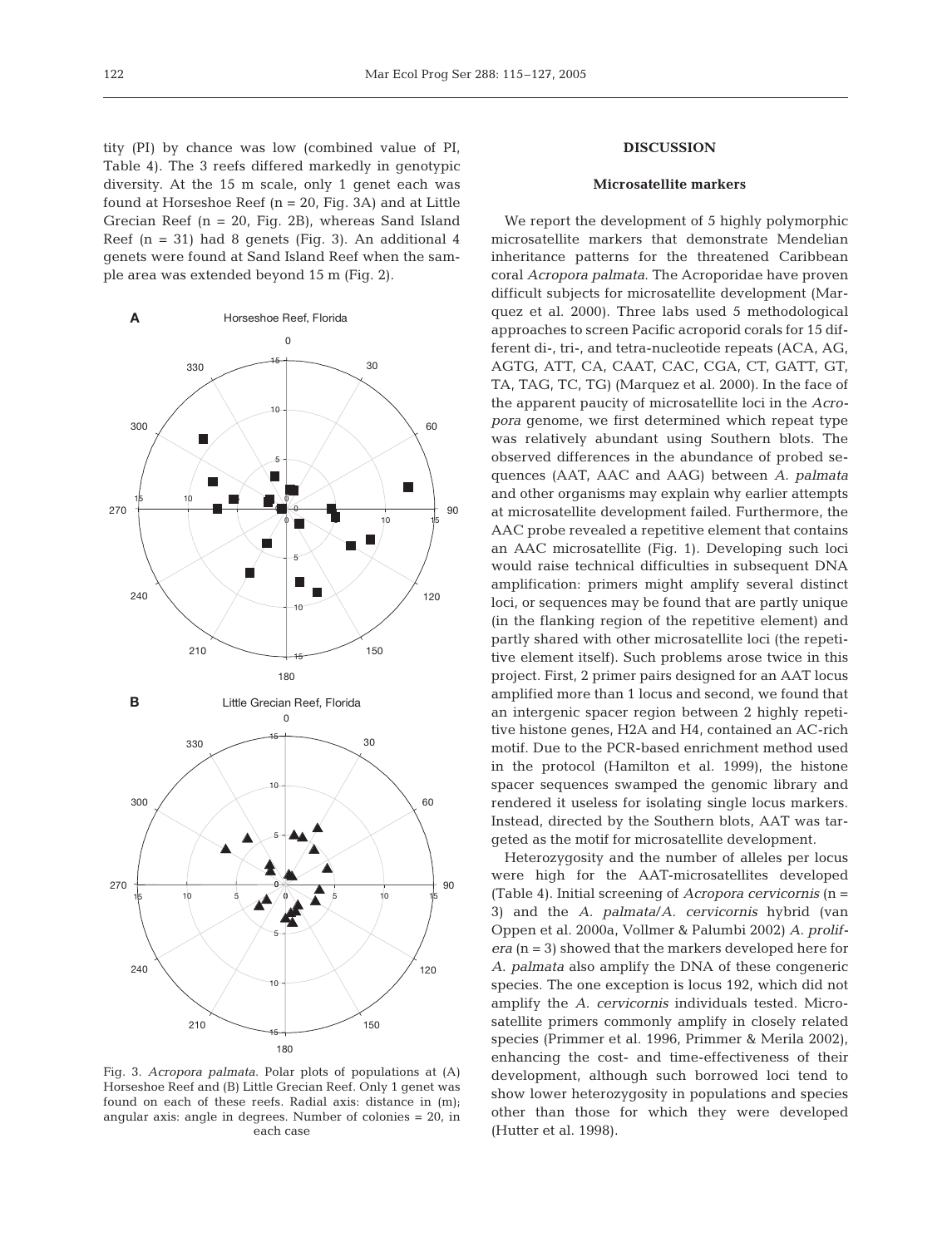Microsatellite motifs are not evenly distributed among genomes and may differ in their degree of polymorphism within genomes (Primmer et al. 1997). Several groups have been identified as depauperate in microsatellites (e.g. birds, Lagercrantz et al. 1993, Primmer & Ellegren 1998). Dinucleotides are commonly more polymorphic than tri- and tetranucleotide repeats. Of dinucleotides, CA is the most abundant (and variable, Bachtrog et al. 2000) repeat type in *Drosophila* and mammals (Katti et al. 2001). However, in *Arabidopsis thaliana* and yeast, AT is most abundant (Katti et al. 2001). Even among *Drosophila* species, differences in microsatellite abundance have been found (Warner & Noor 2000). Thus, the discovery of polymorphic microsatellite repeats in Caribbean acroporids does not necessarily contradict the apparent lack of microsatellites in Pacific acroporids. Interestingly, Chenuil et al. (1997) suggest that an under-representation of dinucleotides in barbel compared to other fish might result from selection pressure to eliminate DNA from polyploidized species via preferential loss of repeat units during slip-strand repair. Comparisons of motif abundance, cell size and DNA content between diploid and polyploid *Acropora* species (Kenyon 1997) might be enlightening.

#### **Mendelian inheritance of markers**

Co-dominant inheritance cannot necessarily be assumed for microsatellite markers (Dobrowolski et al. 2002). In addition, zooxanthellate DNA might have contaminated the genomic library we screened for coral markers, even though we had taken the precaution of using gamete-derived coral DNA for library construction. However, the controlled crosses performed here indicate that 5 of the 8 loci are hostspecific and conform to Mendelian expectations. These 5 markers should prove useful for both inferring population connectivity and evaluating the contribution of asexual reproduction in this clonal organism. This information is crucial to assess the extinction threat faced by *Acropora palmata*.

Controlled crosses addressing the inheritance of a molecular marker have once been previously performed within *Acropora*. Hatta et al. (1999) demonstrated Mendelian segregation for the mini-collagen marker for a limited number of larvae  $(n = 11)$  in Pacific acroporids. Other authors have confirmed the Mendelian inheritance of allozyme markers for both hermatypic and ahermatypic corals when either one (Stoddart 1983, Ayre & Resing 1986) or both (Stoddart et al. 1988, Hellberg & Taylor 2002) parental genotypes were known. In the plant literature, such controlled crosses are a standard part of marker development

(Jakse et al. 2001). Many broadcast spawners only reproduce once or a few times per year, at night and somewhat unpredictably. Thus, it is understandable that controlled crosses have been rare in the coral literature.

#### **Selfed and triploid larvae**

The controlled crosses yielded some unexpected genotypes that should not occur if larvae in *Acropora palmata* result solely from sexual outcrossing. Acroporids are known to be poor self-fertilizers (Fukami et al. 2003), and indeed this was the case here; crosses between sperm and egg from the same colony yielded far fewer larvae than were obtained from outcrosses (Table 2A). However, in crosses between different genets, high levels of selfed larvae were sometimes observed (Table 3). The number of selfed larvae produced appears to vary among egg donors (Table 3). Incomplete washing of eggs once egg-sperm bundles had broken apart probably left some self-sperm in the egg suspension, resulting in self-fertilized eggs (e.g. egg donor O, Table 3).

Triploid larvae were frequently observed in the offspring of egg donor R (Table 3). Three alternatives can be proposed for their origin. (1) Polyspermy occurred: haploid eggs were first self fertilized, and then fertilized by foreign sperm. We never observed 2 paternal alleles in the larvae, but rather always both maternal alleles. Thus, polyspermy without preceding self fertilization can be ruled out. (2) Asexual (mitotic parthenogenic) eggs could have been fertilized by a foreign sperm, resulting in a triploid organisms. However, only 4 of 287 diploid larvae show a genotype consistent with a mitotic, parthenogenic origin, making this explanation unlikely. (3) The retention of a polar body could explain the presence of both maternal alleles (meiotic parthenogenesis). Several coral species are reported to release polar bodies within 30 min of spawning (Szmant-Froelich et al. 1980, Harrison & Wallace 1990). We are not able to discriminate between retention of a polar body, self-fertilization or mitotic parthenogenesis as the origin of the second maternal allele.

The high proportion of triploid larvae may be artifactual, but is worth noting because the triploid larvae survived 80 h. The occurrence of both self-fertilized and triploid larvae, even at low percentages, underlines the necessity for genetic confirmation of larval origin when interpreting the fertilization success of acroporid crosses. Triploid larvae may be one route to developing variation in ploidy levels among *Acropora* species. Observation of triploid adults would lend further support to this hypothesis.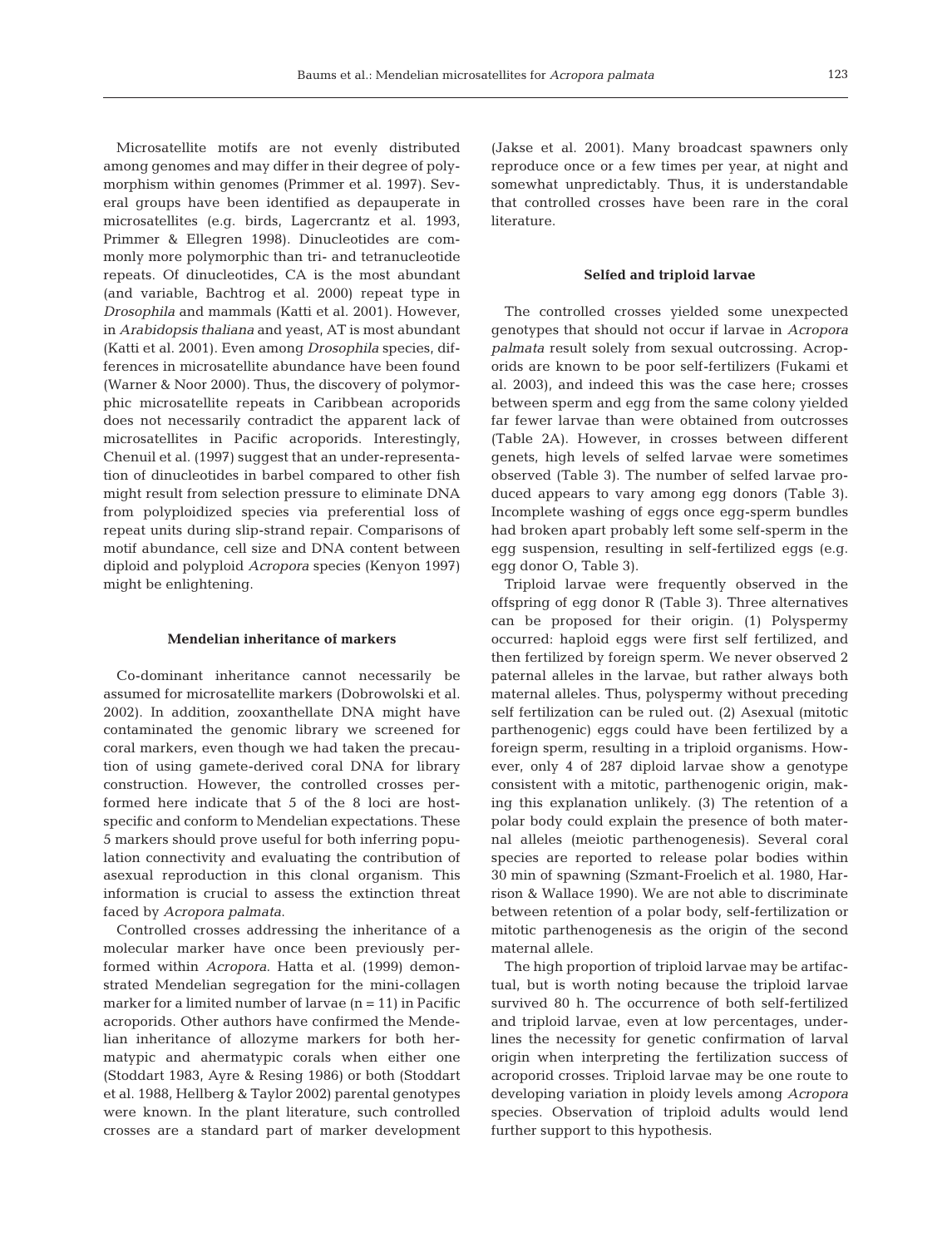# **Application of markers in 3 adult** *Acropora palmata* **populations**

The high heterozygosities of the 5 microsatellite markers we have developed result in a low probability that non-clonemates will share identical genotypes (Table 4); thus, we can distinguish genets with nearcertainty. We applied the 5 Mendelian microsatellite markers to 3 *A. palmata* populations in the Florida Keys. Clonal maps were constructed from the physical location of the colonies recorded at the time of collection and overlayed with the genotypes (Figs. 2 & 3). While Little Grecian and Horseshoe reefs have very little (or no) clonal variation, Sand Island harbors many genets. The number of ramets per genet varies widely. Clonemates are clumped as would be expected if clonal propagation occurs through the breakage of branches and their subsequent re-attachment (Highsmith 1982, Coffroth & Lasker 1998).

The dominance of a single genet at Horseshoe Reef helps to explain previous failed fertilization studies. In 1999 and 2001, gamete bundles were collected at Horseshoe Reef during a vigorous spawning event and crossed. Survival rate was so low that no larvae could be settled (M. W. Miller & A. M. Szmant unpubl. data). This high larval mortality may have been a consequence of the lack of clonal variation at Horseshoe Reef.

The differences in levels of clonal diversity between reefs within a 15 km region raise management concerns. The total number of colonies  $(n = 93)$  genotyped here represented only 14 genets and only 1 genet each was found at Horseshoe Reef and Little Grecian Reef. Genets might differ in their susceptibility to bleaching (Edmunds 1994, Baird & Marshall 2002, McClanahan et al. 2004); thus, the dominance of a single genet at Horseshoe Reef and Little Grecian Reef could make populations at these localities highly vulnerable to disturbance, even though they have both coped with white band disease, bleaching, hurricanes and predators over the last 5 yr (Baums et al. 2003a,b; M. W. Miller, D. E. Williams, I. B. Baums unpubl. data).

# **CONCLUSION**

The targeted enrichment protocol outlined here might help to circumvent problems encountered when developing microsatellites for scleractinian corals and other problematic taxa. The development of highly polymorphic, Mendelian markers for the threatened coral *Acropora palmata* will prove useful for the investigation of both clonal structure and population connectivity. Preliminary trials indicate that the markers

developed here may also be useful in *A. cervicornis* and in the hybrid *A. prolifera*. Information on the genetic population structure of Caribbean acroporids is urgently needed because these corals are currently being evaluated as candidates for listing under the US Endangered Species Act (Diaz-Soltero 1999).

*Acknowledgements*. We thank the following people for making this project possible: M. W. Miller, S. Santos, M. A. Coffroth, J. Fell, P. Arbour-Reilly, J. VanWye, A. Tallman, A. M. Szmant, M. Vermeij, D. Williams, Captain C. Fasano, A. Bourque, T. Kiesling, the crew of the RV 'F.G. Walton Smith', S. Colley, P. W. Glynn, R. Carter, and D. Levitan. Thanks to M. Taylor for suggestions that improved the manuscript. D. Williams shared his larval DNA extraction protocol with us. J. McManus generously provided laboratory space to I.B. We greatly appreciate the help of the Florida Keys National Marine Sanctuary, US Government and the Department of Fisheries, and the Government of the Bahamas in facilitating the issuing of sampling permits. This work was conducted under permit numbers FKNMS-2001-009, FKNMS-2001-009- A1, FKNMS-2002-084-A1, 01S-593 (FFWCC), Permit from the Government of the Bahamas, Department of Fisheries from 18 July 2001. This study was funded in part by NOAA-Fisheries Coral Reef Initiative through the Cooperative Institute for Marine and Atmospheric Studies (CIMAS), cooperative agreement #NA17RJ1226. Additional funding from NCORE (US EPA Assistance ID number R-82802001) is gratefully acknowledged.

#### LITERATURE CITED

- Ayre DJ, Hughes TP (2000) Genotypic diversity and gene flow in brooding and spawning corals along the Great Barrier Reef, Australia. Evolution 54:1590–1605
- Ayre DJ, Resing JM (1986) Sexual and asexual production of planulae in reef corals. Mar Biol 90:187–190
- Ayre DJ, Willis BL (1988) Population structure in the coral *Pavona cactus*: Clonal genotypes show little phenotypic plasticity. Mar Biol 99:495–505
- Ayre DJ, Hughes TP, Standish RS (1997) Genetic differentiation, reproductive mode, and gene flow in the brooding coral *Pocillopora damicornis* along the Great Barrier Reef, Australia. Mar Ecol Prog Ser 159:175–187
- Bachtrog D, Agis M, Imhof M, Schlotterer C (2000) Microsatellite variability differs between dinucleotide repeat motifs— evidence from *Drosophila melanogaster*. Mol Biol Evol 17:1277–1285
- Baird AH, Marshall PA (2002) Mortality, growth and reproduction in scleractinian corals following bleaching on the Great Barrier Reef. Mar Ecol Prog Ser 237:133–141
- Ball EE, Hayward DC, Reece-Hoyes JS, Hislop NR, Samuel G, Saint R, Harrison PL, Miller DJ (2002) Coral development: from classical embryology to molecular control. Int J Dev Biol 46:671–678
- Baums IB, Miller MW, Szmant AM (2003a) Ecology of a corallivorous gastropod, *Coralliophila abbreviata*, on two scleractinian hosts. I: Population structure of snails and corals. Mar Biol 142:1083–1091
- Baums IB, Miller MW, Szmant AM (2003b) Ecology of a corallivorous gastropod, *Coralliophila abbreviata*, on two scleractinian hosts. II. Feeding, respiration and growth. Mar Biol 142:1093–1101
- Brazeau DA, Harvell CD (1994) Genetic structure of local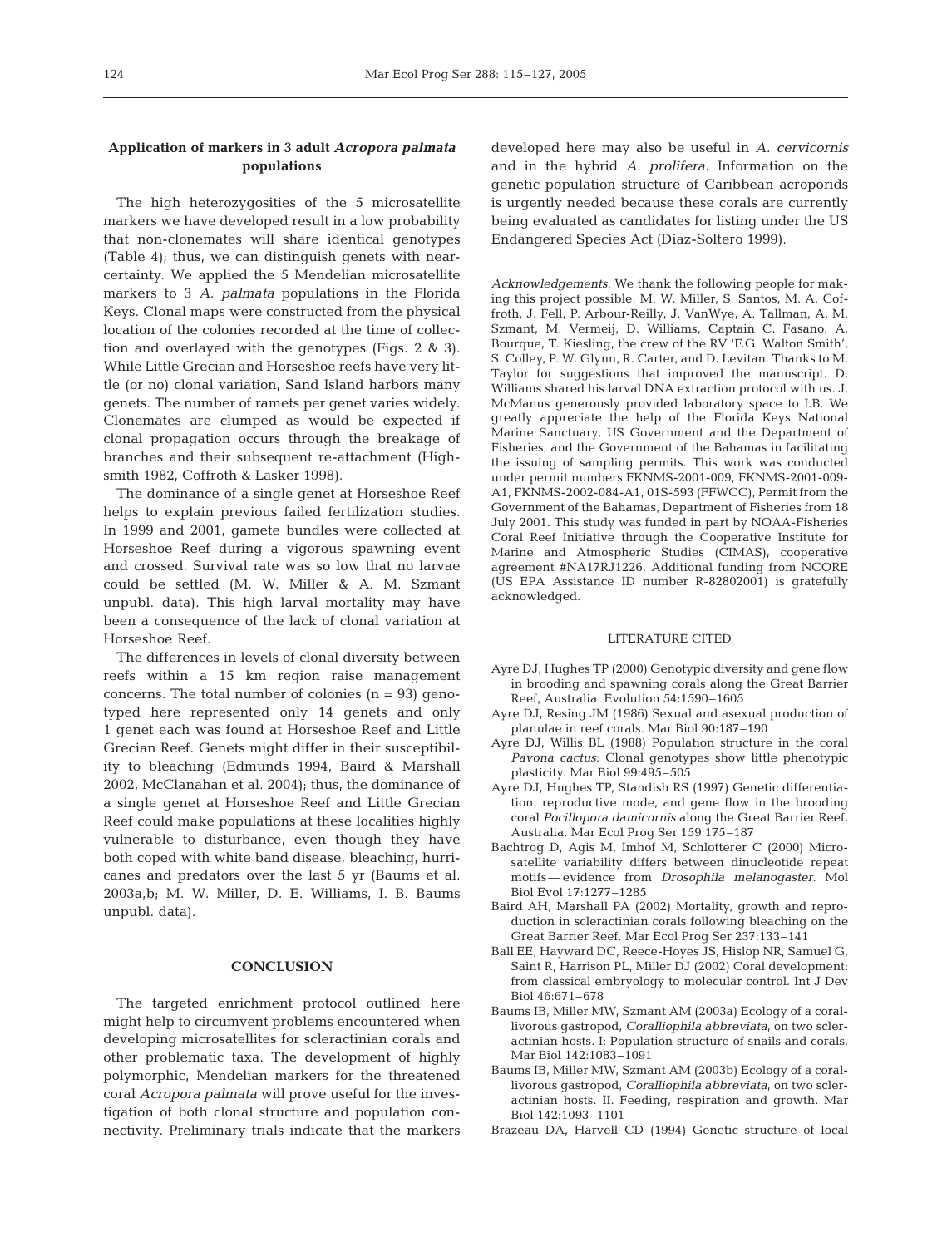populations and divergence between growth forms in a clonal invertebrate, the Caribbean octocoral *Briareum asbestinum*. Mar Biol 119:53–60

- Brazeau DA, Gleason DF, Morgan ME (1998) Self-fertilization in brooding hermaphroditic Caribbean corals: evidence from molecular markers. J Exp Mar Biol Ecol 231: 225–238
- Brownstein MJ, Carpten JD, Smith JR (1996) Modulation of non-templated nucleotide addition by tag DNA polymerase: primer modifications that facilitate genotyping. Biotech 20:1004–1010
- Chen CA, Wei NV, Dai CF (2002) Genotyping the clonal population structure of a gorgonian coral, *Junceella fragilis* (Anthozoa:Octocorallia:Ellisellidae) from Lanyu, Taiwan, using simple sequence repeats in ribosomal intergenic spacer. Zool Stud 41:295–302
- Chenuil A, Desmarais E, Pouyaud L, Berrebi P (1997) Does polyploidy lead to fewer and shorter microsatellites in *Barbus* (Teleostei:Cyprinidae)? Mol Ecol 6:169–178
- Coffroth MA, Lasker HR (1998) Population structure of a clonal gorgonian coral: The interplay between clonal reproduction and disturbance. Evolution 52:379–393
- Diaz-Soltero H (1999) Endangered and threatened species; a revision of candidate species list under the Endangered Species Act. Federal Register 64:33466–33468
- Dobrowolski MP, Tommerup IC, Blakeman HD, O'Brien PA (2002) Non-mendelian inheritance revealed in a genetic analysis of sexual progeny of *Phytophthora cinnamomi* with microsatellite markers. Fungal Genet Biol 35:197–212
- Edmunds PJ (1994) Evidence that reef-wide patterns of coral bleaching may be the result of the distribution of bleaching susceptible clones. Mar Biol 121:137–142
- Fukami H, Omori M, Shimoike K, Hayashibara T, Hatta M (2003) Ecological and genetic aspects of reproductive isolation by different spawning times in *Acropora* corals. Mar Biol 142:679–684
- Goudet J (1995) FSTAT (Version 1.2): a computer program to calculate F-statistics. J Hered 86:485–486
- Hamilton MB, Pincus EL, Di Fiore A, Fleischer RC (1999) Universal linker and ligation procedures for construction of genomic DNA libraries enriched for microsatellites. Biotech 27:500–507
- Harris DJ, Crandall KA (2000) Intragenomic variation within ITS1 and ITS2 of freshwater crayfishes (Decapoda:Cambaridae): implications for phylogenetic and microsatellite studies. Mol Biol Evol 17:284–291
- Harrison PL, Wallace CC (1990) Coral reproductive biology. In: Dubinsky Z (ed) Ecosystems of the world, Vol 25: Coral reefs. Elsevier, Amsterdam, p 550
- Hatta M, Fukami H, Wang W, Omori M, Shimoike K, Hayashibara T, Ina Y, Sugiyama T (1999) Reproductive and genetic evidence for a reticulate evolutionary history of mass-spawning corals. Mol Biol Evol 16:1607–1613
- Hayashibara T, Ohike S, Kakinuma Y (1997) Embryonic and larval development and planula metamorphosis of four gamete-spawning *Acropora* (Anthozoa, Scleractinia). Proc 8th Int Coral Reef Symp 2:1231–1236
- Hellberg ME (1994) Relationships between inferred levels of gene flow and geographic distance in a philopatric coral, *Balanophyllia elegans*. Evolution 48:1829–1854
- Hellberg ME, Taylor MS (2002) Genetic analysis of sexual reproduction in the dendrophylliid coral *Balanophyllia elegans*. Mar Biol 141:629–637
- Highsmith RC (1982) Reproduction by fragmentation in corals. Mar Ecol Prog Ser 7:207–226
- Hutter CM, Schug MD, Aquadro CF (1998) Microsatellite variation in *Drosophila melanogaster* and *Drosophila sim-*

*ulans*: a reciprocal test of the ascertainment bias hypothesis. Mol Biol Evol 15:1620–1636

- Jakse J, Kindlhofer K, Javornik B (2001) Assessment of genetic variation and differentiation of hop genotypes by microsatellite and AFLP markers. Genome 44:773–782
- Jarne P, Lagoda PJL (1996) Microsatellites, from molecules to populations and back. Trends Ecol Evol 11:424–429
- Jokiel PL, Hildemann WH, Bigger CH (1983) Clonal population structure of two sympatric species of the reef coral *Montipora*. Bull Mar Sci 33:181–187
- Johnson MS, Threlfall TJ (1987) Fissiparity and populationgenetics of *Coscinasterias calamaria*. Mar Biol 93:517–525
- Katti MV, Ranjekar PK, Gupta VS (2001) Differential distribution of simple sequence repeats in eukaryotic genome sequences. Mol Biol Evol 18:1161–1167
- Kendall M, Stewart A (1977) The advanced theory of statistics, Vol 1. Macmillan, New York
- Kenyon JC (1997) Models of reticulate evolution in the coral genus *Acropora* based on chromosome numbers: parallels with plants. Evolution 51:756–767
- Lagercrantz U, Ellegren H, Andersson L (1993) The abundance of various polymorphic microsatellite motifs differs between plants and vertebrates. Nucleic Acids Res 21:1111–1115
- Lirman D (2000) Fragmentation in the branching coral *Acropora palmata* (Lamarck): growth, survivorship, and reproduction of colonies and fragments. J Exp Mar Biol Ecol  $2.51:41 - 57$
- Maier E, Tollrian R, Nurnberger B (2001) Development of species-specific markers in an organism with endosymbionts: microsatellites in the scleractinian coral *Seriatopora hystrix*. Mol Ecol Notes 1:157–159
- Marquez LM, MacKenzie JB, Takabayashi M, Smith CR, Chen CA (2000) Difficulties in obtaining microsatellite markers from acroporid corals. Proc 9th Int Coral Reef Symp 1:139–143
- Marquez LM, Miller DJ, MacKenzie JB, van Oppen MJH (2003) Pseudogenes contribute to the extreme diversity of nuclear ribosomal DNA in the hard coral *Acropora*. Mol Biol Evol 20:1077–1086
- McClanahan TR, Baird AH, Marshall PA, Toscano MA (2004) Comparing bleaching and mortality responses of hard corals between southern Kenya and the Great Barrier Reef, Australia. Mar Pollut Bull 48:327–335
- McFadden CS (1997) Contributions of sexual and asexual reproduction to population structure in the clonal soft coral, *Alcyonium rudyi*. Evolution 51:112–126
- Miller DJ, McMillan J, Miles A, ten Lohuis M, Mahony T (1990) Nucleotide sequence of the histone H3-encoding gene from the scleractinian coral *Acropora formosa* (Cnidaria:Scleractinia). Gene 93:319–320
- Miller KJ, Howard CG (2004) Isolation of microsatellites from two species of scleractinian coral. Mol Ecol Notes 4:11–13
- Mullenbach R, Lagoda PJL, Welter C (1989) An efficient saltchloroform extraction of DNA from blood and tissues. Trends Genet 5:391
- Paetkau D, Strobeck C (1994) Microsatellite analysis of genetic-variation in Black Bear populations. Mol Ecol 3: 489–495
- Primmer CR, Ellegren H (1998) Patterns of molecular evolution in avian microsatellites. Mol Biol Evol 15:997–1008
- Primmer CR, Merila J (2002) A low rate of cross-species microsatellite amplification success in Ranid frogs. Conserv Genet 3:445–449
- Primmer CR, Moller AP, Ellegren H (1996) A wide-range survey of cross-species microsatellite amplification in birds. Mol Ecol 5:365–378
- Primmer CR, Raudsepp T, Chowdhary BP, Moller AR, Elle-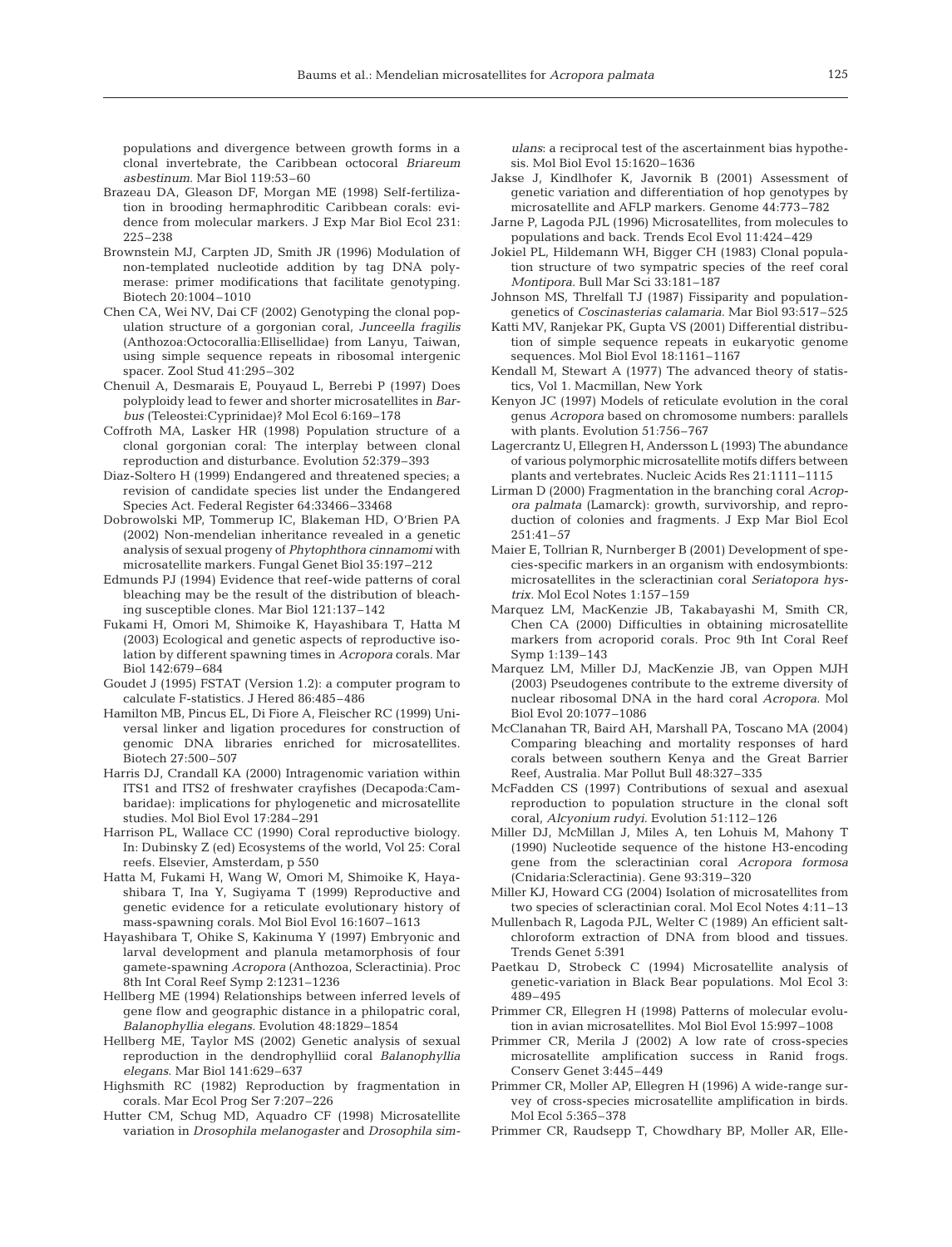gren H (1997) Low frequency of microsatellites in the avian genome. Genome Res 7:471–482

- Ridgway T, Hoegh-Guldberg O, Ayre DJ (2001) Panmixia in *Pocillopora verrucosa* from South Africa. Mar Biol 139: 175–181
- Schlotterer C (2000) Evolutionary dynamics of microsatellite DNA. Chromosoma 109:365–371
- Severance EG, Szmant AM, Karl SA (2004) Single-copy gene markers isolated from the Caribbean coral, *Montastraea annularis*. Mol Ecol Notes 4:167–169
- Shearer TL, Coffroth MA (2004) Isolation of microsatellite loci from the scleractinian corals, *Montastraea cavernosa* and *Porites astreoides*. Mol Ecol Notes 4:435–437
- Shearer TL, Van Oppen MJH, Romano SL, Worheide G (2002) Slow mitochondrial DNA sequence evolution in the Anthozoa (Cnidaria). Mol Ecol 11:2475–2487
- Stoddart JA (1983) Asexual production of planulae in the coral *Pocillopora damicornis*. Mar Biol 76:279–284
- Stoddart JA (1984) Genetical structure within populations of the coral *Pocillopora damicornis*. Mar Biol 81:19–30
- Stoddart JA, Babcock RC, Heyward AJ (1988) Self-fertilization and maternal enzymes in the planulae of the coral *Goniastrea favulus*. Mar Biol 99:489–494
- Sunnucks P (2000) Efficient genetic markers for population biology. Trends Ecol Evol 15:199–203
- Szmant AM (1986) Reproductive ecology of Caribbean reef corals. Coral Reefs 5:43–53
- Szmant-Froelich A, Yevich P, Pilson MEQ (1980) Gametogenesis and early development of the temperate coral *Astran-*

*gia danae* (Anthozoa: Scleractinia). Biol Bull (Woods Hole) 158:257–269

- Valiere N (2002) GIMLET: a computer program for analysing genetic individual identification data. Mol Ecol Notes 2: 377–379
- van Oppen MJH, Willis BL, Van Vugt H, Miller DJ (2000a) Examination of species boundaries in the *Acropora cervicornis* group (Scleractinia, Cnidaria) using nuclear DNA sequence analyses. Mol Ecol 9:1363–1373
- van Oppen MJH, Woerheide G, Takabayashi M (2000b) Nuclear markers in evolutionary and population genetic studies of scleractinian corals and sponges. Proc 9th Int Coral Reef Symp 1:131–138
- van Oppen MJH, McDonald BJ, Willis B, Miller DJ (2001) The evolutionary history of the coral genus *Acropora* (Scleractinia, Cnidaria) based on a mitochondrial and a nuclear marker: reticulation, incomplete lineage sorting, or morphological convergence? Mol Biol Evol 18:1315–1329
- Vollmer SV, Palumbi SR (2002) Hybridization and the evolution of reef coral diversity. Science 296:2023–2025
- Waits LP, Luikart G, Taberlet P (2001) Estimating the probability of identity among genotypes in natural populations: cautions and guidelines. Mol Ecol 10:249–256
- Warner RD, Noor AF (2000) High frequency of microsatellites in *Drosophila pseudoobscura*. Genes Genet Syst 75:115–118
- Willis BL, Babcock RC, Harrison PL, Wallace CC (1997) Experimental hybridization and breeding incompatibilities within the mating systems of mass spawning reef corals. Coral Reefs 16:S53–S65

**Appendix 1.** Chi-square analysis of larval genotypes observed from 5 *Acropora palmata* crosses at 5 loci. Genotypes are represented as 6 digit numbers. The first 3 digits refer to the paternal allele (bp) and the second 3 digits refer to the maternal allele. Cross  $G \times D$  is between clonemates. Chi-square tests were carried out without applying a continuity correction. A simple Bonferroni correction involves dividing the cut off significance level  $(p < 0.05)$  by the number of tests carried out  $(n = 50)$ . The new significance level then equals  $p < 0.001$ . Thus, none of the chi-square tests are significant (\*p = 0.006 for locus 181 and D × Y, Y × D)

| Locus | Cross                       | Father | Parental<br>qenotype<br>Mother | progeny |             | No. of $\longrightarrow$ No. of larval genotypes observed |            |            | Expected<br>ratio | $\chi^2$<br>p-value |
|-------|-----------------------------|--------|--------------------------------|---------|-------------|-----------------------------------------------------------|------------|------------|-------------------|---------------------|
| 166   | $R \times D$                | 164173 | 155161                         | 22      | 8 (155164)  | 2 (155173)                                                | 8 (161164) | 4 (161173) | 1:1:1:1           | 0.18                |
|       | $D \times R$                | 155161 | 164173                         | 16      | 3(155164)   | 4 (155173)                                                | 4 (161164) | 5 (161173) | 1:1:1:1           | 0.92                |
|       | $R \times D$ , $D \times R$ |        |                                | 38      | 11          | 6                                                         | 12         | 9          | 1:1:1:1           | 0.54                |
|       | $Y \times R$                | 170170 | 164173                         | 17      | 11 (164170) | 6 (170173)                                                |            |            | 1:1               | 0.23                |
|       | $R \times Y$                | 164173 | 170170                         | 28      | 10 (164170) | 18 (170173)                                               |            |            | 1:1               | 0.13                |
|       | $Y \times R$ , $R \times Y$ |        |                                | 45      | 21          | 24                                                        |            |            | 1:1               | 0.65                |
|       | $Y \times D$                | 170170 | 155161                         | 25      | 11 (155170) | 14 (161170)                                               |            |            | 1:1               | 0.55                |
|       | $D \times Y$                | 155161 | 170170                         | 26      | 13 (155170) | 13 (161170)                                               |            |            | 1:1               | $\mathbf{1}$        |
|       | $D \times Y$ , $Y \times D$ |        |                                | 51      | 24          | 27                                                        |            |            | 1:1               | 0.98                |
|       | $G \times Y$                | 155161 | 170170                         | 24      | 13 (155170) | 11 (161170)                                               |            |            | 1:1               | 0.68                |
| 181   | $R \times D$                | 156156 | 159162                         | 22      | 12 (156159) | 10 (156162)                                               |            |            | 1:1               | 0.67                |
|       | $D \times R$                | 159162 | 156156                         | 16      | 8 (156159)  | 8 (156162)                                                |            |            | 1:1               | 0.32                |
|       | $R \times D$ , $D \times R$ |        |                                | 38      | 18          | 20                                                        |            |            |                   | 0.75                |
|       | $Y \times R$                | 156159 | 156156                         | 17      | 15 (156156) | 2 (156159)                                                |            |            | 3:1               | 0.66                |
|       | $R \times Y$                | 156156 | 156159                         | 28      | 22 (156156) | 6 (156159)                                                |            |            | 3:1               | 0.21                |
|       | $Y \times R$ , $R \times Y$ |        |                                | 45      | 37          | 8                                                         |            |            |                   | 0.26                |
|       | $Y \times D$                | 156159 | 159162                         | 25      | 11 (156159) | 8 (156162)                                                | 3 (159159) | 3(159162)  | 1:1:1:1           | 0.06                |
|       | $D \times Y$                | 159162 | 156159                         | 26      | 9 (156159)  | 10 (156162)                                               | 3 (159159) | 4 (159162) | 1:1:1:1           | 0.13                |
|       | $D \times Y$ , $Y \times D$ |        |                                | 51      | 20          | 18                                                        | 6          | 7          |                   | $0.00*$             |
|       | $G \times Y$                | 159162 | 156159                         | 25      | 8 (156159)  | 10 (156162)                                               | 5 (159159) | 2 (159162) | 1:1:1:1           | 0.08                |